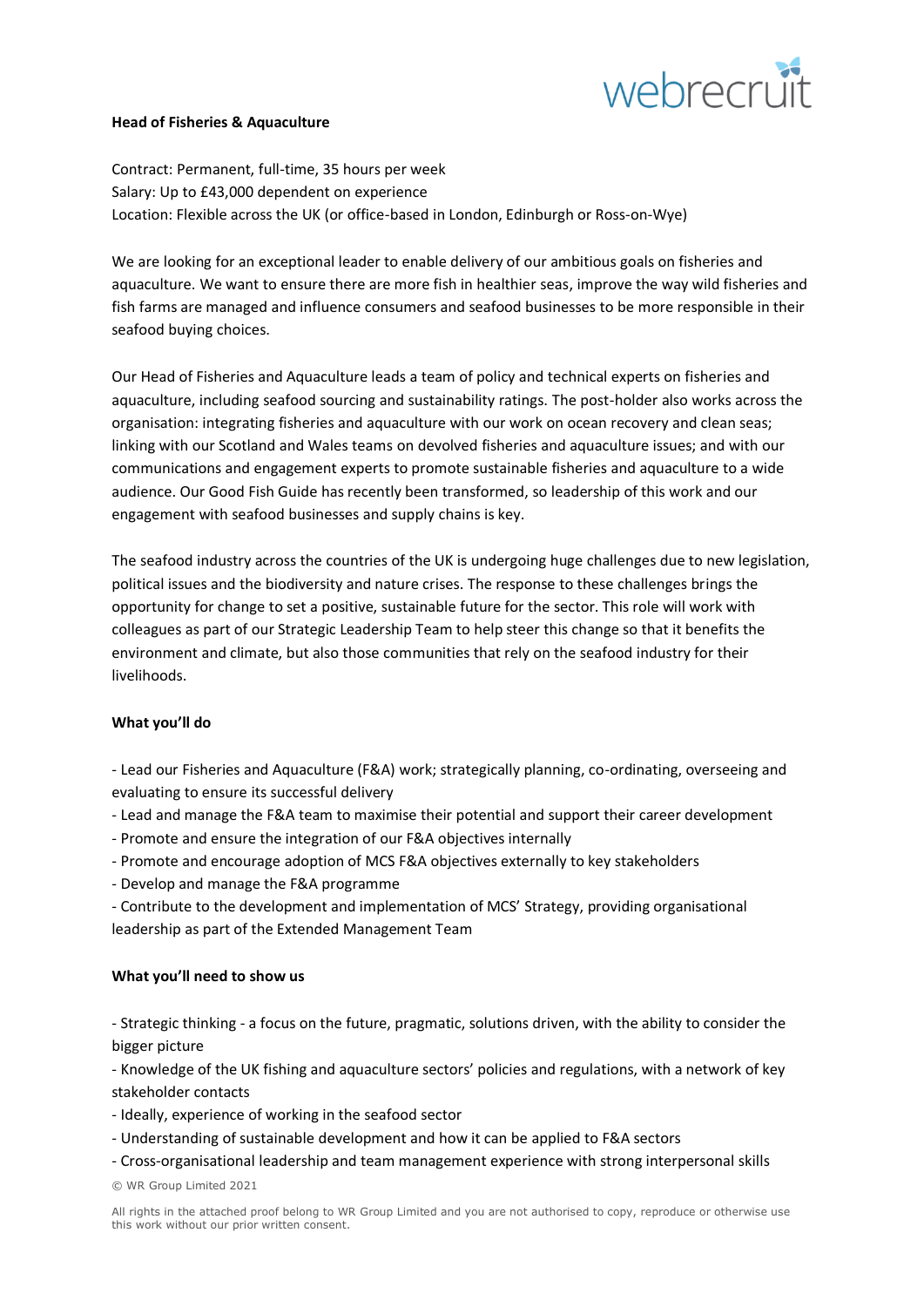

- Project and budget management skills, with the ability to plan strategically, deliver and monitor results within set timescales and budgets

## **How to apply**

Please select the apply button to submit your application. If you would like to request an adjustment that would support you fully taking part in a recruitment process, please contact us directly.

### **What we need to see**

Your CV – We would prefer that you removed your personal information like photographs, contact information, name and age from your CV

A motivation statement - tell us how your experience meets the role requirements by referring closely to both the job description and the person specification.

Your motivation statement should also let us know what inspired you to apply for this role with us – tell us what it is about our work that attracted you to the organisation and the position.

We find that stronger applications have this statement – to give yourself the best opportunity for this role, please ensure you include it. No need to write pages, one side of A4 would be perfect, two would be more than enough so try to limit yourself.

We understand that the application process can be difficult if you have a condition or disability that you live with. We want to make it as easy as possible for you to shine during your application process, so please let us know what we can do to accommodate you.

### **The legal bit**

If you're successful, all offers of employment are conditional, subject to the following:

- We are not licensed to issue work permits so candidates are required to provide proof of eligibility to work in the UK and will be required to present original documents if invited for interview. Information on what you'll need to show will be provided as part of the invitation to attend an interview but you can read more on the Home Office UK Border Agency website

- Receipt of two references which are satisfactory to MCS
- Your driving licence and insurance, if using a vehicle is an integral part of your role

### **Our Commitment**

Everyone can expect to be treated with consideration and respect and MCS is committed to providing an inclusive environment for all. Good working relationships release the full potential, creativity and productivity of each individual in an atmosphere where everyone can learn and work without prejudice, discrimination, harassment or violence.

© WR Group Limited 2021 We are committed to developing a team which is reflective of our society and which can offer insight and

All rights in the attached proof belong to WR Group Limited and you are not authorised to copy, reproduce or otherwise use this work without our prior written consent.